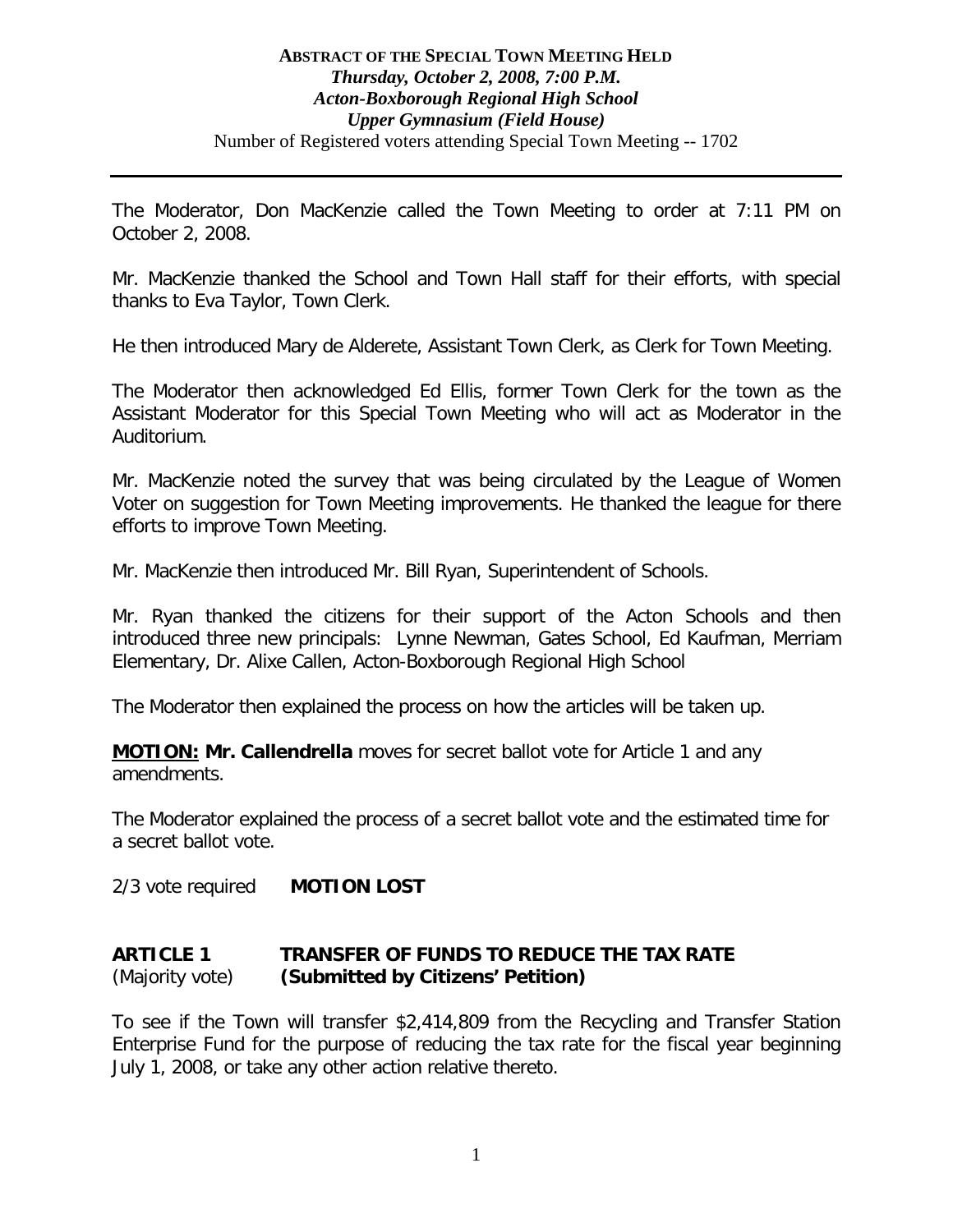#### **PETITION**

This Article has been placed on the Warrant for the Special Town Meeting pursuant to a Citizens' Petition reading as follows:

- "Whereas: the average Acton tax bill is scheduled to increase by more than 4% in Fiscal Year 2009 that began 1 July 2008; and
- Whereas: the town has accumulated several million dollars in the Recycling and Transfer Station Enterprise Fund (formerly called the NESWC Enterprise Fund) for a potential liability which no longer exists; and
- Whereas: the available balance in this Fund for the Fiscal Year 2009 is approximately \$4,000,000; and
- Whereas: transferring \$2,414,809 from this Fund would make a tax increase unnecessary;

Therefore, this petition requests that the Acton Board of Selectmen schedule a Special Town Meeting pursuant to M.G.L.Ch. 39 s 10 to see if the voters will approve a transfer of funds to reduce the tax rate for Fiscal Year 2009 per the following Article."

**Mr. Seward** moves that the Town transfer from the Town's Recycling and Transfer Station Enterprise Fund (formerly known as the North East Solid Waste Committee Enterprise Fund) to the Town's General Fund and appropriate \$2,414,809 for the purpose of funding a portion of the Town's fiscal year 2009 budget and reducing the Town's tax rate for fiscal year beginning July 1, 2008.

**MOTION:** Ms Elizabeth Muff, 6 Windemere Drive, moves to cut off debate.

# **MOTION CARRIES (moderator declared 2/3 vote)**

| <b>ORIGINAL MOTION LOST</b> |                 |                |
|-----------------------------|-----------------|----------------|
| <b>TOTAL VOTE: 1587</b>     | <b>YES: 640</b> | <b>NO: 947</b> |

**MOTION:** Mr. Rick Fallon, 27 Faulkner Hill Road, moves to reconsider the vote under Article 1.

#### **MOTION LOST**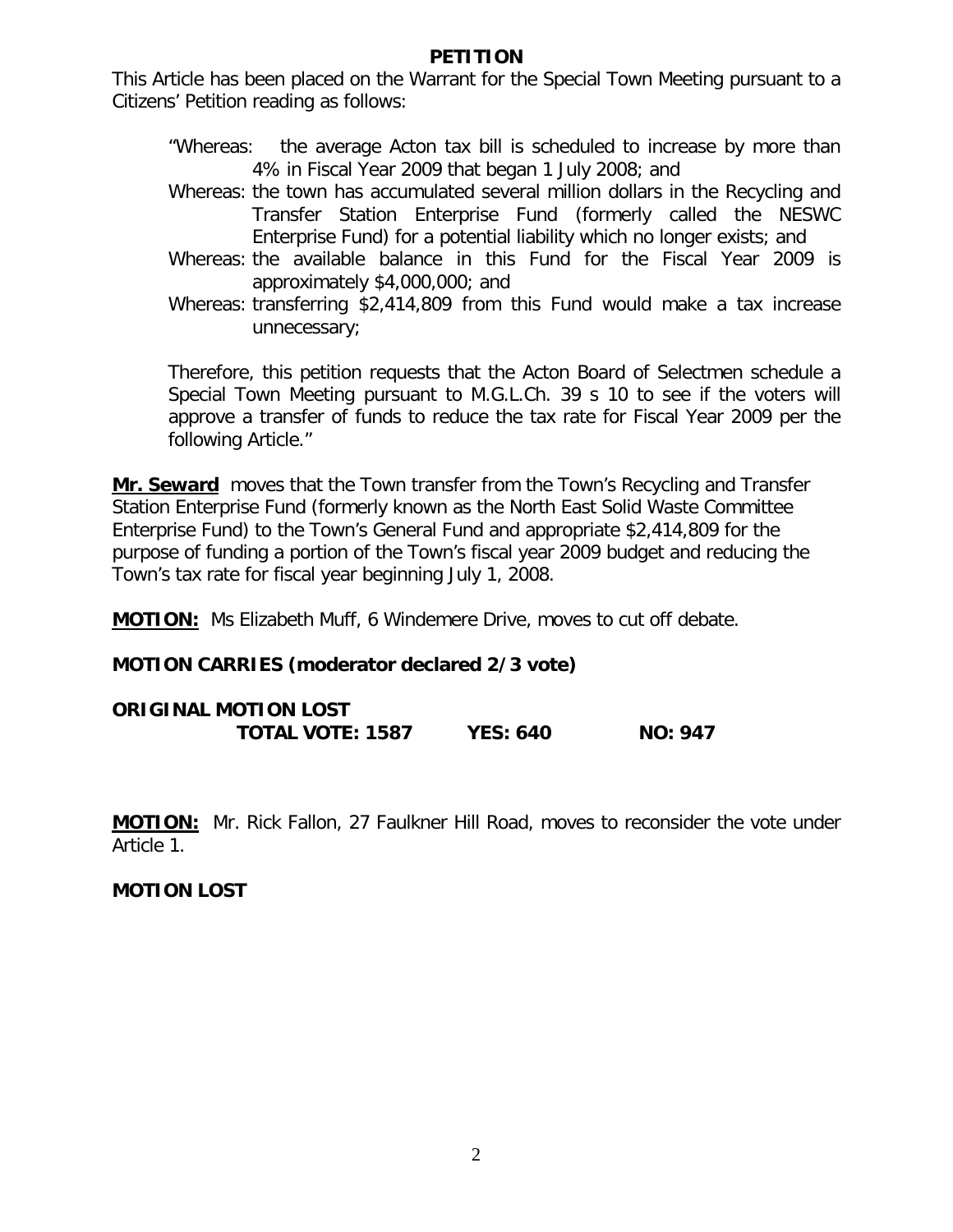# **ARTICLE 2 COMMUNITY PRESERVATION FUND – APPROPRIATIONS** (2/3 vote **FROM EXISTING OPEN SPACE SET-ASIDE (PIPER LANE**  Required) **PARCELS) AND RELATED ACTIONS**

To see if the Town will vote to:

(a) authorize the Board of Selectmen to acquire by purchase, gift, eminent domain or otherwise, on such terms and conditions as the Selectmen may determine, two parcels of land with the buildings and improvements thereon depicted on Assessors' Map H3A as parcels 4 and 4-1, consisting respectively of approximately 5.51 acres of forested open space abutting the Great Hill Conservation Area and approximately 17,325 square feet of land with a 3 bedroom residential structure built *circa* 1840;

(b) transfer, appropriate and expend, pursuant to the favorable recommendation of the Community Preservation Committee from the existing Open Space Set Aside portion of the Community Preservation Fund balance a sum not to exceed \$730,000 toward the purchase and restriction thereof consistent with this article;

(c) raise, appropriate, transfer from available funds or accept gifts of such additional funds as are necessary to accomplish the purposes of this article;

(d) authorize the Board of Selectmen to reconfigure the area and lot lines of parcels 4 and 4-1 and to take all other necessary actions so as to render reconfigured parcel 4-1 conforming to zoning or otherwise lawful for continued single family residential use (the "House Lot");

(e) authorize the Board of Selectmen to impose a perpetual Historic Preservation Restriction and/or a perpetual Conservation Restriction on all or a portion of the land, buildings and improvements comprising the House Lot on such terms and conditions as the Selectmen may determine;

(f) authorize the Board of Selectmen to impose a perpetual Conservation Restriction on such terms and conditions as the Selectmen may determine on the entire remainder of parcels 4 and 4-1 (if any) not made part of the House Lot so as to protect and preserve said land as part of the Great Hill conservation area in perpetuity, with said restriction to be enforceable (in addition to the Town) by the commonwealth or by a nonprofit, charitable corporation or foundation as determined by the Selectmen (the "Conservation Land");

(g) transfer the restricted House Lot from the Board of Selectmen to Board of Selectmen for the purposes of sale and sell and convey the restricted House Lot on such terms and conditions and for such consideration as the Selectmen may determine which consideration shall be no less than the appraised value of the restricted House Lot;

(h) transfer the net proceeds of such sale of the restricted House Lot from the general fund to the Community Preservation Fund Open Space Set-Aside; and